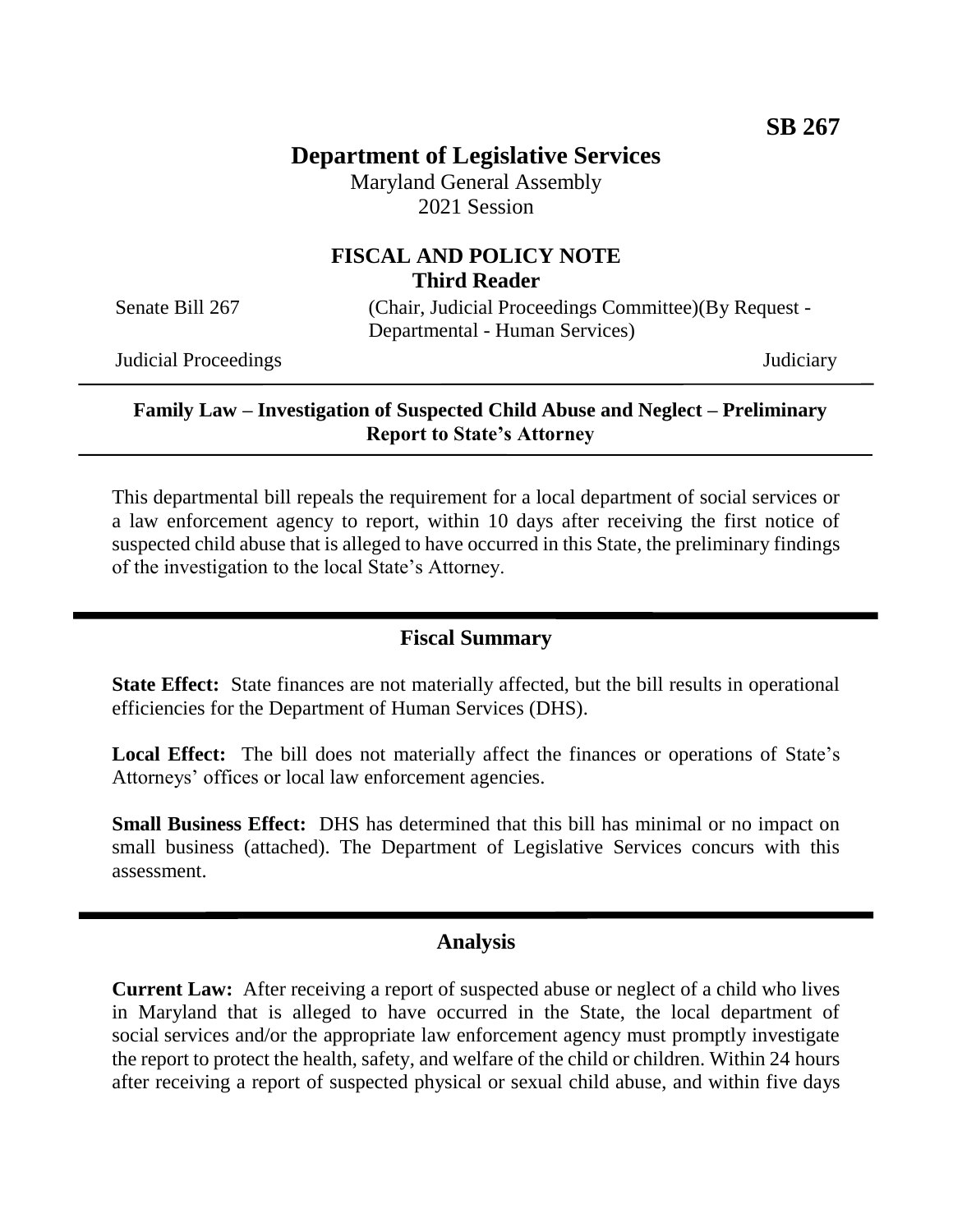after receiving a report of suspected child neglect or mental injury, the local department or law enforcement agency must (1) see the child; (2) attempt to have an onsite interview with the child's caretaker; (3) decide on the safety of the child and of other children in the household; and (4) decide on the safety of the other children in the care or custody of the alleged abuser. The determinations and assessments that are required during an abuse or neglect investigation are specified in statute.

The local State's Attorney must assist in a child abuse or neglect investigation if requested to do so by a local department of social services. The local departments, appropriate law enforcement agencies, the State's Attorneys in the counties and Baltimore City, and the local health officers must enter into a written agreement pertaining to standard operating procedures for investigations of suspected abuse or neglect. To the extent possible, a child abuse or neglect investigation must be completed within 10 days after receiving the notice of the suspected abuse or neglect.

Within 10 days after receiving the first notice of suspected abuse of a child who lives in this State that is alleged to have occurred in this State, the local department of social services or law enforcement agency must report the preliminary investigation findings to the local State's Attorney. Within 5 business days after the investigation is completed, the local department and the law enforcement agency, if the law enforcement agency participated in the investigation, must make a complete written report of findings to the local State's Attorney.

Reports of child abuse and neglect may also be referred for an "alternative response" in specified circumstances. An alternative response means a component of the child protective services program that provides for a comprehensive assessment of (1) risk of harm to the child; (2) risk of subsequent child abuse or neglect; (3) family strengths and needs; and (4) the provision of or referral for necessary services. An alternative response does not include an investigation or a formal determination as to whether child abuse or neglect has occurred. Only a low-risk report of abuse or neglect may be considered for an alternative response. Statutory provisions set forth procedures for an alternative response.

**Background:** According to DHS, the statutory requirement of providing a preliminary report to the State's Attorney is not supported by modern practice models. The preliminary report requirement was created when the presumed response to an allegation of child abuse was punitive in nature and always involved a law enforcement response. However, the alternative response intervention strategy instead recognizes that variations in families' circumstances require different approaches, such as greater participation by community agencies in supporting families who are considered low risk so that children may be safe while remaining in their homes. DHS further advises that the required preliminary reports place additional burdens on local departments and are unnecessary since they are not comprehensive and do not represent complete investigations. DHS further notes that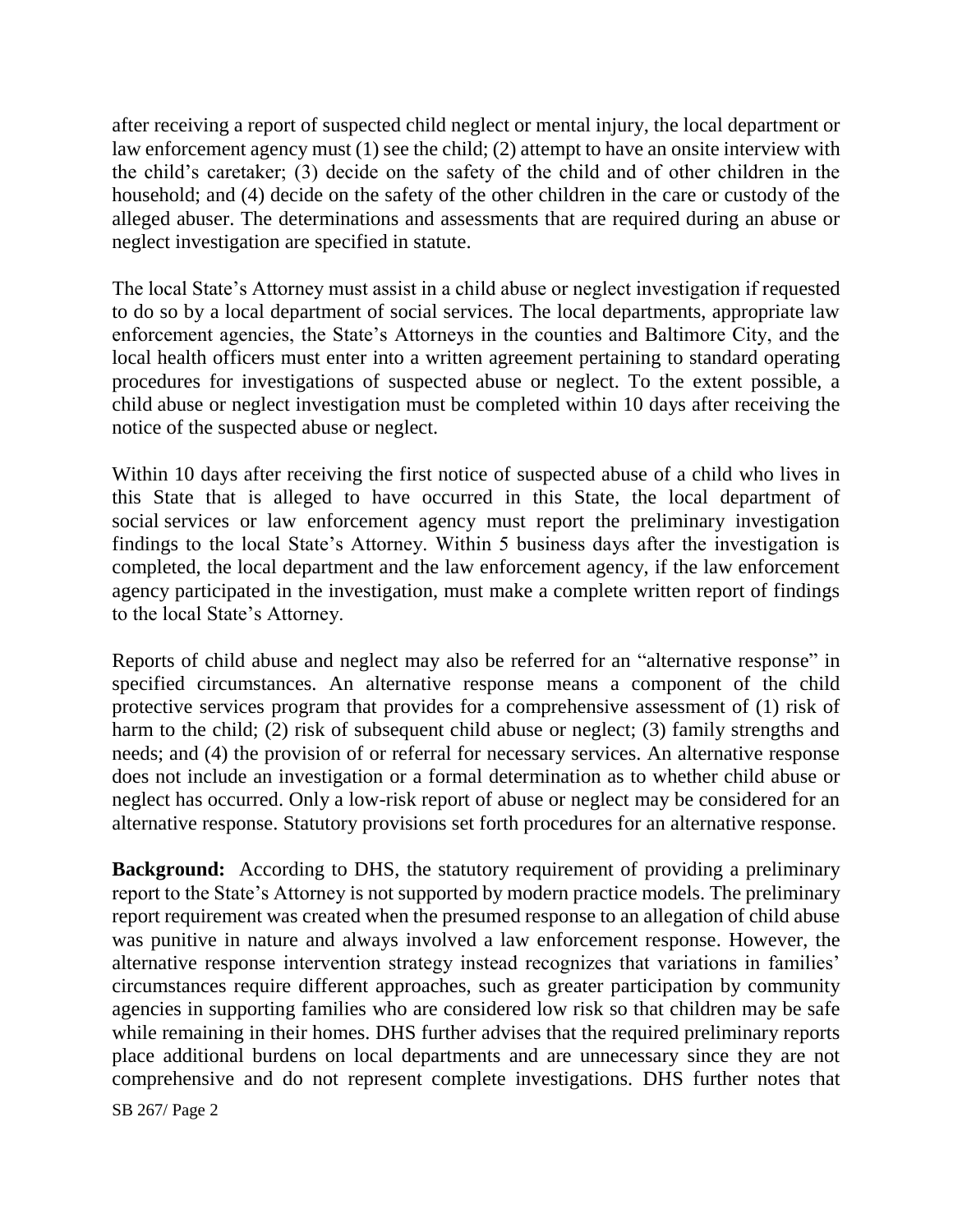information regarding substantiated cases of abuse will still be provided to the appropriate entity following the completion of the investigation.

# **Additional Information**

**Prior Introductions:** HB 670 of 2020 passed the House with amendments but remained in the Senate Rules Committee with no further action.

**Designated Cross File:** None.

**Information Source(s):** Montgomery, Talbot, and Wicomico counties; Judiciary (Administrative Office of the Courts); Maryland State's Attorneys' Association; Department of Human Services; Department of Legislative Services

| <b>Fiscal Note History:</b> | First Reader - January 11, 2021 |
|-----------------------------|---------------------------------|
| rh/lgc                      | Third Reader - February 2, 2021 |

Analysis by: Jennifer K. Botts Direct Inquiries to:

(410) 946-5510 (301) 970-5510